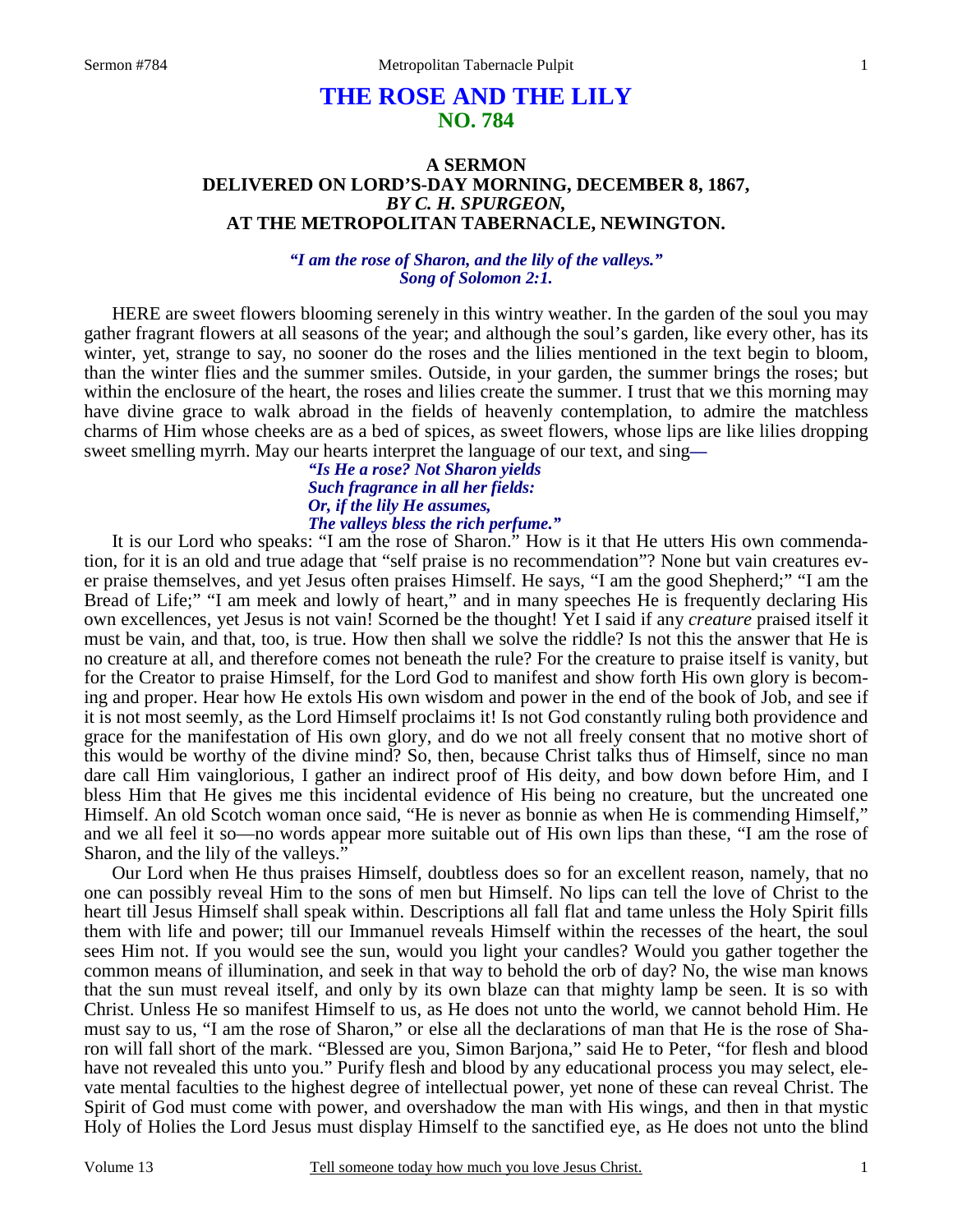sons of men. Christ must be His own mirror; as the diamond alone can cut the diamond, so He alone can display Himself.

Is it not clear enough to us all that Jesus, being God, befittingly praises Himself? And we being frail creatures, He must necessarily commend Himself, or we would never be able to perceive His beauty at all! Each reason is sufficient, both are overwhelming; it is most suitable that Jesus should preach Jesus, that love should teach us love. Beloved, happy are those men to whom our Lord familiarly unveils His beauties. He is the rose, but it is not given unto all men to perceive His fragrance. He is the fairest of lilies, but few are the eyes which have gazed upon His matchless purity. He stands before the world without form or comeliness, a root out of a dry ground, rejected by the vain, and despised by the proud. The great mass of this bleary-eyed world can see nothing of the ineffable glories of Immanuel. Only where the Spirit has touched the eyes with eye salve, quickened the heart with divine Life, and educated the soul to a heavenly taste, only there is that love-word of my text heard and understood, "I am the rose of Sharon, and the lily of the valleys." "To you who believe He is precious;" to you He is the cornerstone; to you He is the rock of your salvation, your all in all; but to others He is "a stone of stumbling, and a rock of offense, even to them who stumble at the word, being disobedient."

 Let it be our prayer before we advance a single foot further, that our Redeemer would now reveal Himself to His own chosen people, and favor each one of us with at least a glimpse of His allconquering charms. May the King Himself draw near unto His guests this morning, and as of old, when it was winter He walked in the temple in Solomon's porch, so may He walk in the midst of this waiting assembly.

**I.** First, this morning, I shall speak with you a little, as I may be helped by the Holy Spirit, upon THE MOTIVES OF OUR LORD IN THUS COMMENDING HIMSELF.

 I take it that He has designs of love in this speech. He would have all His people rich in high and happy thoughts concerning His blessed person. Jesus is not content that His brethren should think meanly of Him; it is His pleasure that His espoused ones should be delighted with His beauty, and that He should be the King and Lord of their spirits: He would have us possess an adoring admiration for Him, joined with most cheerful and happy thoughts towards Him. We are not to count Him as a bare necessity, like bread and water, but we are to regard Him as a luxurious delicacy, as a rare and ravishing delight, comparable to the rose and the lily. Our Lord, you observe, expresses Himself here poetically, "I am the rose of Sharon." Dr. Watts, when he had written his delightful hymns, was the subject of Dr. Johnson's criticism, and that excellent writer, who wrote with great authority upon all literary matters, entirely missed his mark when he said that the themes of religion were so few and so prosaic that they were not adapted for the poet—they were not such as could allow of the flight of wing which poetry required. Alas, Dr. Johnson! How little could you have entered into the spirit of these things, for if there is any place where poetry may indulge itself to the uttermost, it is in the realm of the infinite! Jordan's streams are as pure as Helicon, and Siloa's brook as inspiring as the Castilian fount. Heathen Parnassus has not half the elevation of the Christian's Tabor, let critics judge as they may. This book of Solomon's Song is poetry of the very highest kind to the spiritual mind, and throughout Scripture the sublime and beautiful are as much at home as the eagles in their nests of rock. Surely our Lord adopts that form of speech in this Song in order to show us that the highest degree of poetical faculty is consecrated to Him, and that lofty thoughts and soaring conceptions concerning Himself are no intruders, but are bound to pay homage at His cross. Jesus would have us enjoy the highest thoughts of Him that the most sublime prose can possibly convey to us; and His motives I shall labor to lay before you.

 Doubtless, He commends Himself because *high thoughts of Christ will enable us to act consistently with our relations towards Him.* The saved soul is espoused to Christ. Now, in the marriage estate, it is a great assistance to happiness if the wife has high ideas of her husband. In the marriage union between the soul and Christ, this is exceedingly necessary. Listen to the words of the Psalm, "He is your Lord; and worship you Him." Jesus is our husband, and is no more to be named Baal, that is, your master, but to be called Ishi, your man, your husband; yet at the same time He is our Lord, "For the husband is the head of the wife, even as Christ is the head of the church: and He is the savior of the body." When the wife despises her husband, and looks down upon him, the order of nature is broken, and the household is out of joint; and if our soul should ever come to despise Christ, then it can no longer stand in its true relation to Him; but the more loftily we see Christ enthroned, and the more lowly we are when bowing before the foot of the throne, the more truly shall we be prepared to act our part in the economy of grace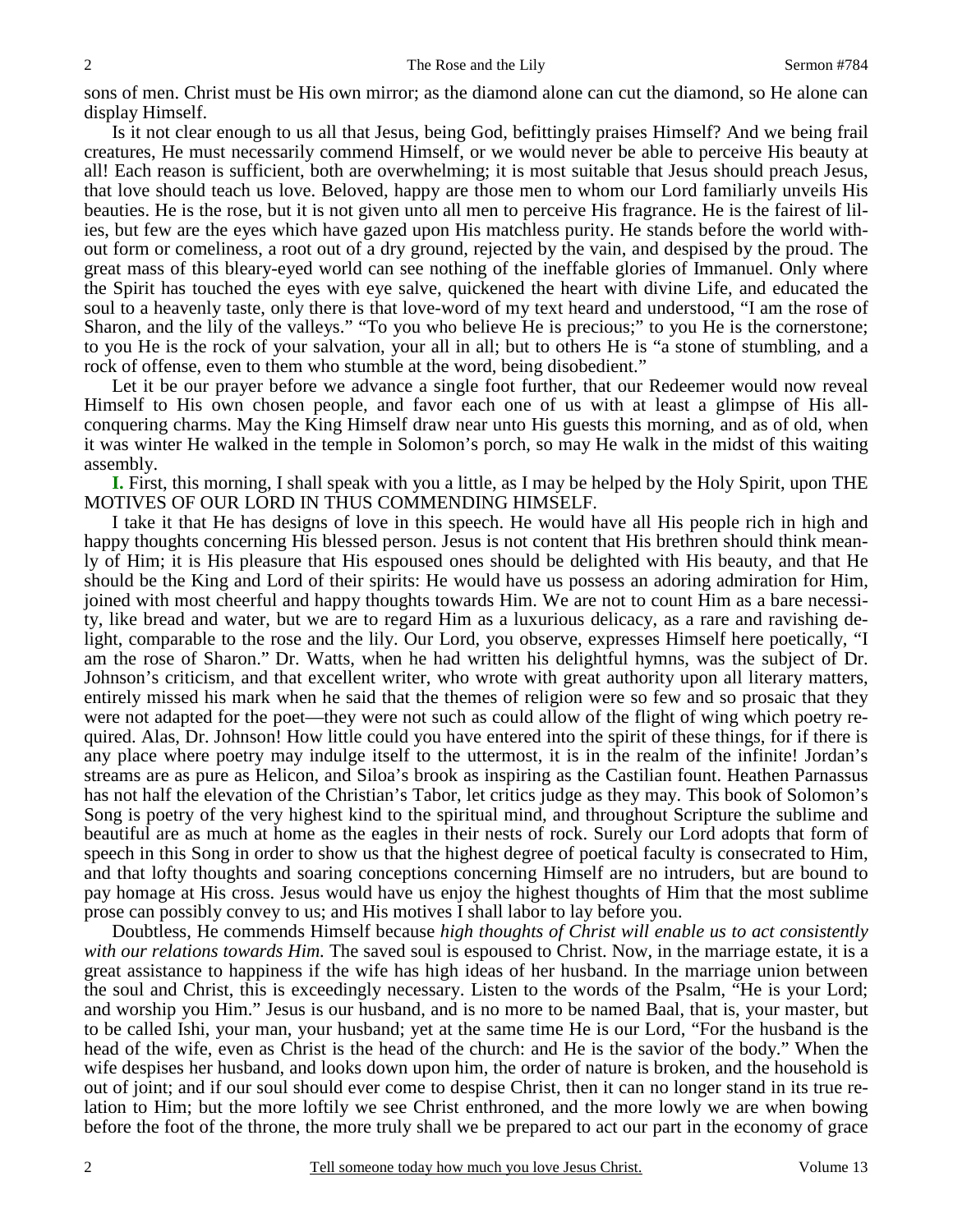#### Sermon #784 The Rose and the Lily

towards our Lord Jesus. Brothers and sisters, your Lord Christ desires you to think well of Him, that you may submit cheerfully to His authority, and so be a better spouse to this best of husbands.

 Moreover, our Master knows that *high thoughts of Him increase our love.* Men will not readily love that which they do not highly esteem. Love and esteem go together. There is a love of pity, but that would be far out of place in reference to our exalted Head. If we are to love Him at all, it must be with the love of admiration; and the higher that admiration shall rise the more vehemently will our love flame forth. My brothers and sisters in Christ, I beseech you think much of your Master's excellences. Study Him in His primeval glory, before He took upon Himself your nature! Think of the mighty love which drew Him from His starry throne to die upon the cross of shame! Consider well the omnipotent affection which made Him stretch His hands to the nails, and yield His heart to the spear! Admire Him as you see Him conquering in His weakness over all the powers of hell, and by His suffering overthrowing all the hosts of your sins, so that they cannot rise against you any more forever! See Him now risen, no more to die; crowned, no more to be dishonored; glorified, no more to suffer! Bow before Him, hail Him in the halls of your inner nature as the Wonderful, the Counselor, the mighty God within your spirits, for only thus will your love to Him be what it should.

*A high esteem of Christ,* moreover, as He well knows, *is very necessary to our comfort.* Beloved, when you esteem Christ very highly, the things of this world become of little value with you, and their loss is not so heavily felt. If you feel your losses and crosses to be such ponderous weights that the wings of Christ's love cannot lift you up from the dust, surely you have made too much of the world and too little of Him. I see a pair of balances. I see in this one the death of a child, or the loss of a beloved relative; but I perceive in the other scale the great love of Christ; now we shall see which will weigh the more with the man—if Jesus throws the light affliction up aloft, it is well, but if the trouble outweighs Jesus, then it is ill with us indeed. If you are so depressed by your trials that you can by no means rejoice, even though you know your name is written in heaven, then I think you do not love Jesus as you should. Get but delightful thoughts of Him, and you will feel like a man who has lost a pebble but has preserved his diamond; like the man who has seen a few rotten rags consumed in the flames, but has saved his children from the conflagration. You will rejoice in your deepest distress because Christ is yours if you have a high sense of the preciousness of your Master. Talk not of plasters that will draw out all pain from a wound! Speak not of medicines which will cure diseases! The sweet love of Christ once put on the deepest wound which the soul can ever know, would heal it at once. A drop of the precious medicine of Jesus' love tasted in the soul would chase away all heart pains forever. Jesus, Jesus, Jesus, be within us, and we make no choice of situations: put us in Nebuchadnezzar's furnace, if You will walk the glowing coals as our companion, we will fear no evil.

 Further, *our Lord would have us entertain great thoughts of Himself, because this will quicken all the powers of our soul.* I spoke to you just now of love receiving force from an esteem of Jesus, I might say the same of faith, or patience, or humility. Wherever Christ is highly esteemed, all the faculties of the spiritual man exercise themselves with energy. I will judge your piety by this barometer—does Christ stand high or low with you? If you have thought little of Christ, if you have been content to live without His presence, if you have cared little for His honor, if you have been neglectful of His laws, then I know that your soul is sick—God grant that it may not be sick unto death! But if the first thought of your spirit has been, "How can I honor Jesus?" If the daily desire of your soul has been, "O that I knew where I might find Him!" I tell you that you may have a thousand infirmities, and may even scarcely know whether you are a child of God at all, and yet I am persuaded, beyond a doubt, that you are safe since Jesus is great in your esteem. I care not for your rags, what do you think of *His* royal apparel? I care not for your wounds, though they bleed in torrents, what do you think of *His* wounds? Are they like glittering rubies in your esteem? I think nothing the less of you, though you lie like Lazarus on the dunghill, and the dogs lick you; I judge you not by your poverty; what do you think of the King in His beauty? Has He a glorious high throne in your heart? Would you set Him higher if you could? Would you be willing to die if you could but add another trumpet to the strain which proclaims His praise? Ah, then, it is well with you! Whatever you may think of yourself, if Christ is great to you, you shall be with Him before long.

*High thoughts of Jesus will set us upon high attempts for His honor.* What will men not do when they are possessed with the passion of love? When once some master thought gets hold of the mind, others who have never felt the power of it, think the man to be insane; they laugh at him and ridicule him.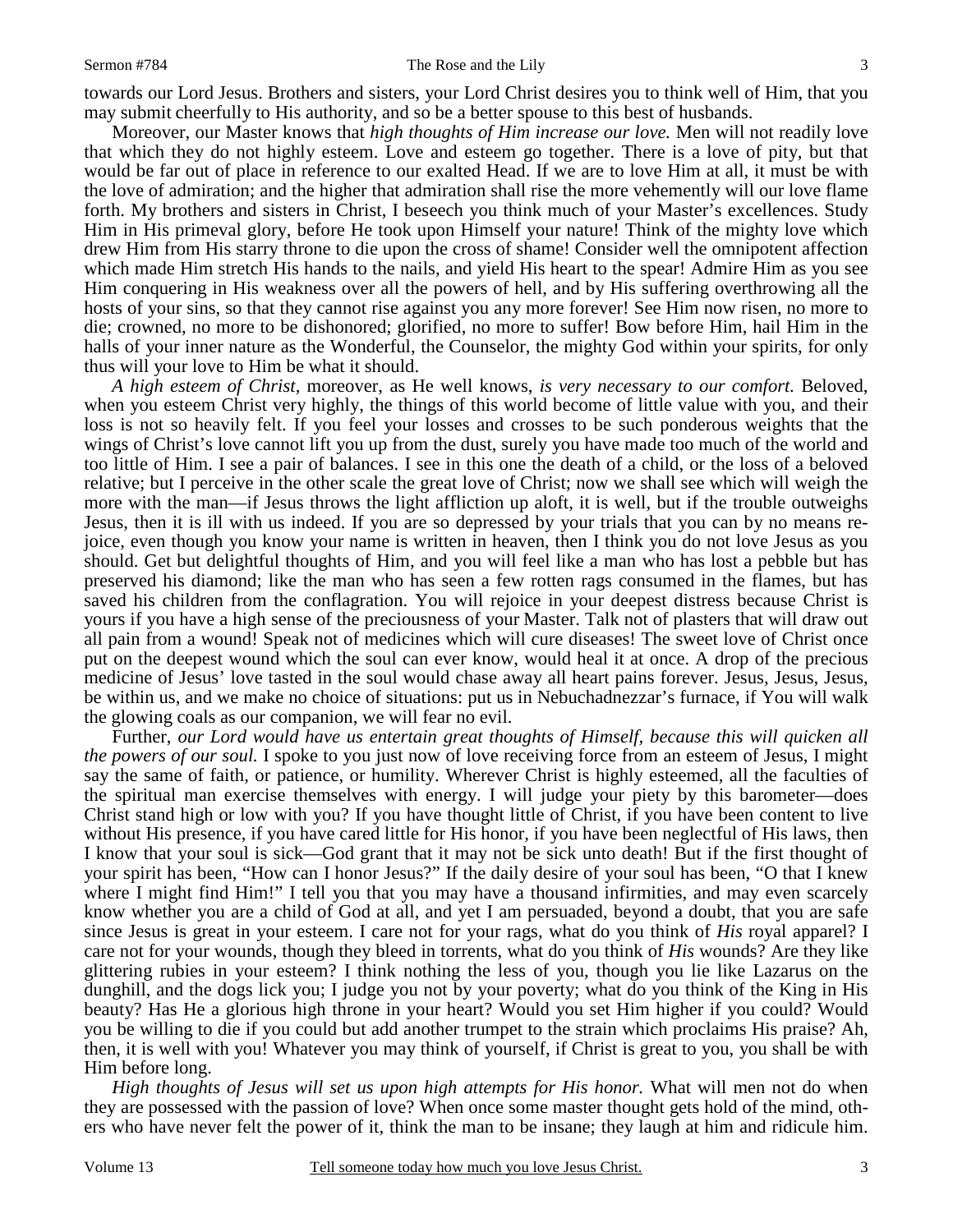When the grand thought of love to God has gained full possession of the soul, men have been able to actually accomplish what other men have not even thought of doing. Love has laughed at impossibilities, and proved that she is not to be quenched by many waters, nor drowned by floods. Impassable woods have been made a footway for the Christian missionary; through the dense jungle, steaming with malaria, men have passed bearing the message of the truth of God; into the midst of hostile and savage tribes, even weak and trembling women have forced their way to tell of Jesus; no sea has been so stormy, no mountains have been so elevated that they could shut out the earnest spirit; no long nights of winter in Labrador or in Iceland have been able to freeze up the love of Christ in the Moravian's heart—it has not been possible for the zeal of the heir of heaven to be overcome, though all the elements have combined with the cruelty of wicked men, and with the malice of hell itself. Christ's people have been more than conquerors through Him who has loved them, when His love has been shed abroad in their hearts by the Holy Spirit, and they have had elevated thoughts of their Lord.

 I wish it were in my power to put this matter more forcibly, but I am persuaded, brothers and sisters, that our Lord in commending Himself to us, this morning, in the words of our text, does so with this as His motive, that by the power of His Spirit we may be led to esteem Him very highly in the inmost secret of our heart. And shall He speak to us in vain? Shall He stand in this pulpit, this morning, as He does in spirit, and shall He say, "I am the rose of Sharon"? And shall we reply, "But we see not Your beauty"? Shall He add a double commendation, "I am the lily of the valley"? And shall our cold hearts reply, "But we admire not Your spotless purity"? I trust we are not so utterly abandoned to spiritual blindness and ingratitude. Far rather, although we confess before Him that we do not admire Him as we should, we will add humbly, and with the tear of repentance in our eyes*—* 

## *"Yes we love You and adore— O for grace to love You more."*

**II.** Whatever may be the commendable motive for any statement, yet it must not be made if it is not accurate, and therefore, in the second place, I come to observe OUR LORD'S JUSTIFICATION FOR THIS COMMENDATION, which is abundantly satisfactory to all who know Him.

 What our Lord says of Himself is strictly true. It falls short of the mark, it is no exaggeration. Observe each one of the words. He begins, *"I am."* Those two little words I would not insist upon, but it is no straining of language to say that even here we have a great deep. What creature can, with exact truthfulness, say, "I am"? As for man, whose breath is in his nostrils, he may rather say "I am not," than "I am." We are so short a time here and so quickly gone, that the ephemera, which is born and dies under the light of one day's sun, is our brother. Poor short-lived creatures, we change with every moon, and are inconsistent as the wave, frail as the dust, feeble as a worm, and fickle as the wind. Jesus says, "I am," and, blessed be His name, He can fairly claim the attributes of self-existence and immutability. He said, "I Am," in the days of His flesh, He says, "I Am," at this hour: whatever He was He is, whatever He has been to any of His saints at any time, He is to us this day. Come, my soul, rejoice in your Unchangeable Christ, and if you get no further than the first two words of the text, you have a meal to stay your hunger, like Elijah's cakes, in the strength of which he went for 40 days. "I Am" has revealed Himself unto you in a more glorious manner than He did unto Moses at the burning bush, the great "I AM" in human flesh has become your Savior and your Lord!

 "I am *the rose."* We understand from this, that Christ is lovely. He selects one of the most charming of flowers to set forth Himself. All the beauties of all the creatures are to be found in Christ in greater perfection than in the creatures themselves—

> *"White and ruddy is my Beloved, All His heavenly beauties shine; Nature can't produce an object, Nor so glorious, so divine; He has wholly Won my soul to realms above."*

"Whatever things are true, whatever things are honest, whatever things are just, whatever things are pure, whatever things are lovely, whatever things are of good report," all are to be found stored up in our Well-Beloved. Whatever there may be of beauty in the material world, Jesus Christ possesses all that in the spiritual world, only in a ten-fold multiplication. He is infinitely more beautiful in the garden of the soul and in the paradise of God, than the rose can be in the gardens of earth, though it is the universally acknowledged queen of flowers.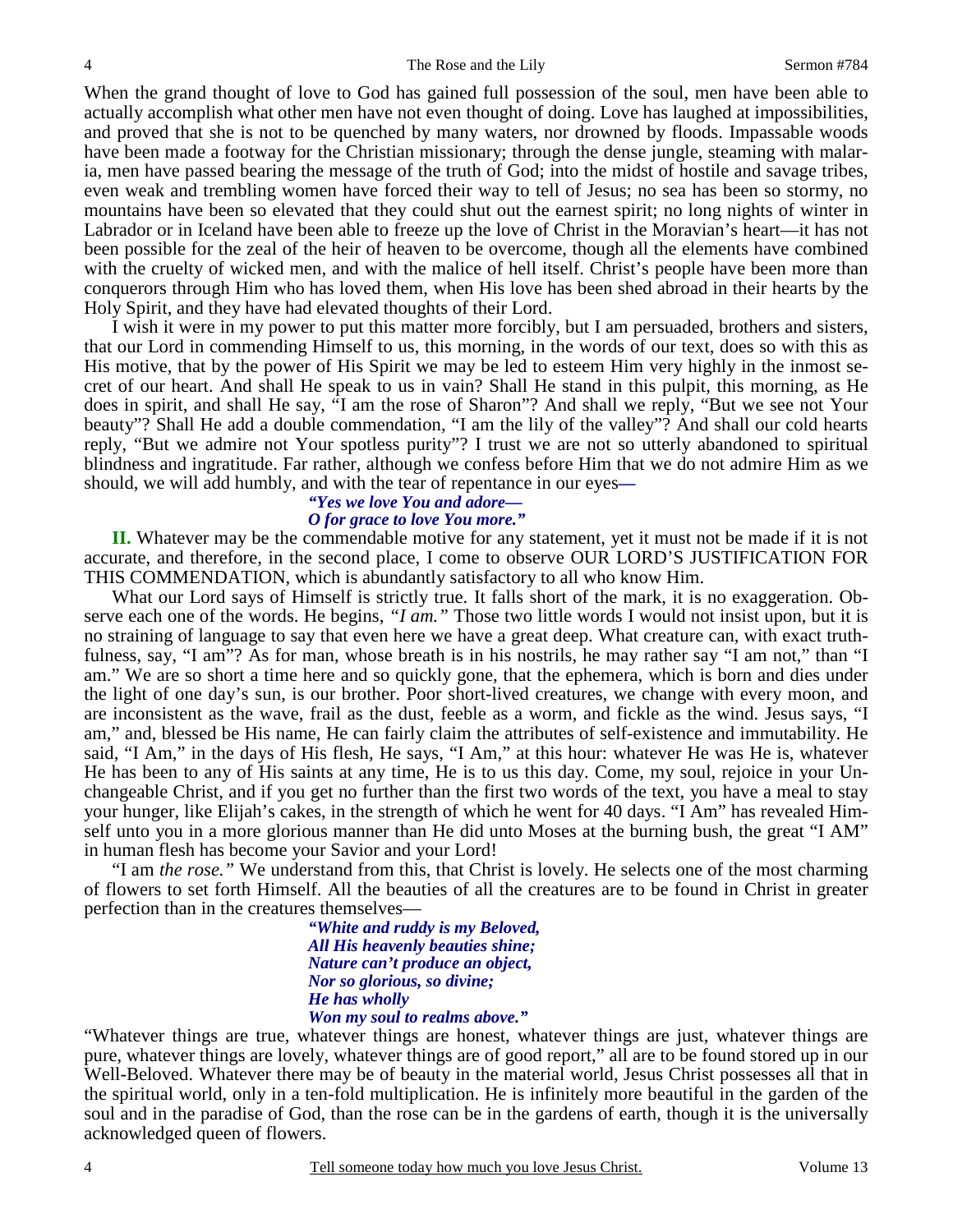But the spouse adds, "I am the *rose of Sharon."* This was the best and rarest of roses. Jesus is not "the rose" alone, but "the rose of Sharon," just as He calls His righteousness "gold," and then adds, "the gold of Ophir"—the best of the best. Jesus, then, is not only positively lovely, but superlatively the loveliest—

#### *"None among the sons of men, None among the heavenly train, Can with Sharon's rose compare. None so sweet and none so fair."*

The Son of David takes the first place as the fairest among ten thousand. He is the sun, and all others are the stars; in His presence all the feebler lights are hidden, for they are nothing, and He is all in all. Blush for your deformities, you beauties of earth, when His perfection's eclipse you! Away, you pageants, and you pompous triumphs of men, the King in His beauty transcends you all! Black are the heavens, and dark is the day in comparison with Him! Oh, to see Him face to face! This would be a vision for which life would be a glad exchange. For a vision of His face we could gladly be blind forever to all joys beside.

 Our Lord adds, "I am the lily," thus giving Himself a double commendation. Indeed, Jesus Christ deserves not to be praised doubly, but sevenfold, yes, and unto seven times seven. Heap up all the metaphors that express loveliness; bring together all the adjectives which describe delight, and all human speech and all earth-born things shall fail to tell of Him. The rose with all its redness is not complete till the lily adds its purity, and the two together are but dim reflections of our glorious Lord! I learn from the text that in Christ Jesus you have a combination of contrasted excellences. If He is red with the flush of courageous zeal, or red with triumph as He returns from Edom, He is the rose; but He is a warrior without sinful anger or cruel vengeance, He is as pure and spotless as the timid virgin who toys with the dove—He is therefore our snow-white lily. I see Him red as the rose in His sacrifice, as—

#### *"From His head, His hands, His feet, Sorrow and love flow mingled down";*

but I see Him white as the lily as He ascends on high in His perfect righteousness, clothed in His white robe of victory, to receive gifts for men. Our Beloved is a mingling of all perfections to make up one perfection, and of all manner of sweetness to compose one complete sweetness. Earth's choicest charms commingled feebly picture His abounding preciousness.

 He is the "lily *of the valleys."* Does He intend by that to hint to us that He is a lily in His lowest estate, a lily of the valley? The carpenter's Son, living in poverty, wearing the common garb of the poor, is He the lily of the valleys? Yes, He is a lily to you and to me, poor dwellers in the lowlands. Up yonder He is a lily on the hilltops where all celestial eyes admire Him; down here, in these valleys of fears and cares, He is a lily still as fair as in heaven. Our eyes can see His beauty, can see His beauty now, a lily to us this very day. Though we have not seen the King in His beauty, yet I say unto you, that Solomon in all his glory was not arrayed like Jesus Christ in our eyes, as we see Him by faith in a glass darkly.

 The words, having been opened up one by one, teach us that *Christ is lovely to all our spiritual senses.* The rose is delightful to the eyes, but it is also refreshing to the nostrils and the lily the same. So is Jesus. All the senses of the soul are ravished and satisfied with Him, whether it is the taste or feeling, the hearing, the sight, or the spiritual smell, all charms are in Jesus. Often when we have not seen the Anointed, we have perceived His presence. Traveling on the Lake Lugano, one morning, we heard the swell of the song of the nightingale, and the oars were stilled on the blue lake as we listened to the silver sounds. We could not see a single bird, nor do I know that we wished to—we were so content with the sweetness of the music: even so it is with our Lord; we may enter a house where He is loved, and we may hear nothing concerning Christ, and yet we may perceive clearly enough that He is there, a holy influence streams through the actions of the household; so that if Jesus is unseen, it is clear that He is not unknown. Go anywhere where Jesus is, and though you do not actually hear His name, yet the sweet influence which flows from His love will be plainly enough discernible.

 Our Lord is so lovely, that *even the recollection of His love is sweet.* Take the rose of Sharon, and pull it leaf from leaf, and lay the leaves in the jar of memory, and you shall find each leaf most fragrant long afterwards, filling the house with perfume; and this very day we remember times of refreshing enjoyed at the Lord's table still delightful as we reflect upon them.

*Jesus is lovely in the bud as well as when full blown.* You admire the rose quite as much when it is but a bud as when it bursts forth into perfect development: and I think, Christ to you, my beloved, in the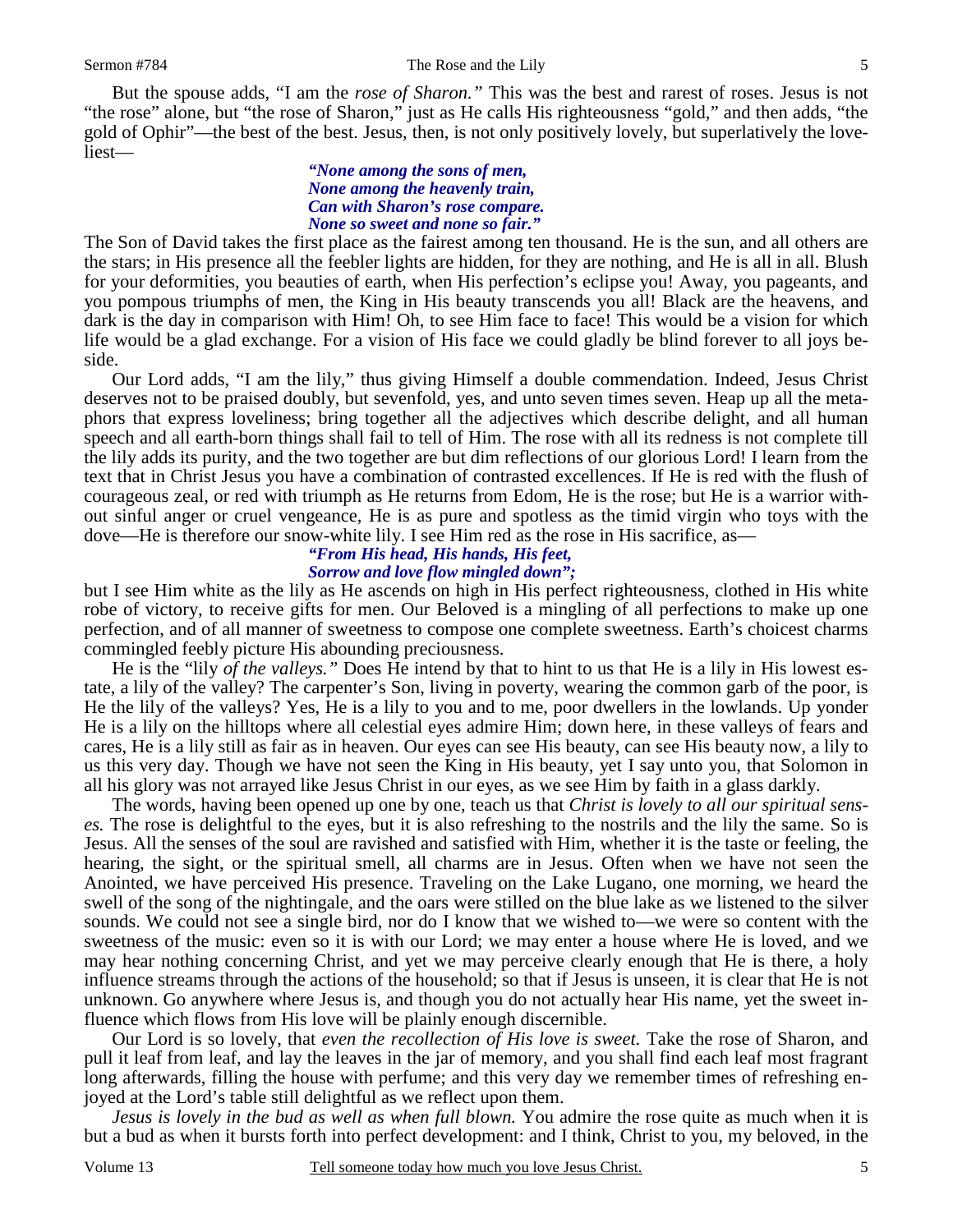first blush of your piety, was not one whit less sweet than He is now. Jesus full blown, in our riper experience, has lost none of His excellence. When we shall see Him fully blown in the garden of paradise, shall we not count it to be our highest heaven to gaze upon Him forever?

*Christ is so lovely that He needs no beautifying.* When I hear men trying to speak of Him with polished sentences, which have been revised, and re-revised upon their manuscripts, I would ask them why they need to paint the rose of Sharon, and what they think they are doing in seeking to enamel the Lily of the valleys? Hold up Christ crucified, and He Himself is beautiful enough without our paint and tinsel. Let the roughest tongue speak sincerely of Him in the most broken but honest accents, and Jesus Himself is such a radiant jewel that the setting will be of small consequence, He is so glorious that He is "Most adorned when unadorned the most." May we always feel thus concerning Him, and if we are tempted to display our powers of oratory when we have to speak of Him, let us say, "Down, busy pride, and let Christ rule, and let Christ be seen." He needs no help from you.

*He is so lovely, again, that He satisfies the highest taste* of the most educated spirit to the fullest. The greatest amateur in perfumes is quite satisfied with the rose, and I should think that no man of taste will ever be able to criticize the lily, and laugh at its form. Now, when the soul has arrived at her highest pitch of true taste, she shall still be content with Christ, no, she shall be the better able to appreciate Him. In the world's history, we are supposed to have arrived at an age of taste, when color and form are much regarded. I must confess I think it a gaudy, tasteless age, and the fashion of the day is vulgar, childish, and depraved. Bright and glittering colors, and antique, grotesque, forms are much sought after; and men must introduce their chosen fineries and fopperies into their worship, supposing that it is comely to worship God with silks, and laces, and ribbons, and gilt, and tinsel, and I know not what of trumpery besides! Just as the harlot of Babylon arrayed herself in pearls, and fine linen, and purple, and silk, and scarlet, even so do her imitators adorn themselves. As for us, my brothers and sisters, the beauty of Christ is such that if we go into a barn to worship, we are quite as satisfied as though it were a cathedral with grand arches and glowing windows; such is the beauty of Christ in our eyes, that we are quite content to hear of Him without the pealing organ and the swell of Gregorian chants; and we are even satisfied though there should be no display of taste, nothing sensuous and scenic, nothing to please the eye or charm the ear. Jesus alone affords our mind all that delightful architecture, poetry, and music could profess to give, and when our soul gets near to Him, she looks upon all outward adornments as mere child's toys, fit to amuse the rattle-brains of this poor idiot world—vain trinkets to men in Christ Jesus, who by reason of use have had their senses exercised, and learned to delight in nobler things than those in which the swine of this earth delight themselves. God give you to know that if you need beauty, Jesus is Sharon's rose; if you need spotless charms to delight your true taste, He is the lily of the valleys.

Dwelling for another minute on this subject, let me remark that our Lord Jesus Christ deserves all He has said of Himself. First, *in His divine glory;* the glory of Christ as God; who shall write about it? The first-born sons of light desire to gaze into this vision, but feel that their eyes are unable to endure the excess of the light of God. He is God over all, blessed forever. Concerning Christ, I may say that the heavens are not pure in His sight, and He charged His angels with folly. Nothing is great, nothing is excellent but God, and Christ is God. O roses and lilies, where are you now? Our Lord deserves these praises, again, *in His perfection of manhood.* He is like ourselves, but in Him was no sin. "The prince of this world comes, but has nothing in Me." Throughout the whole of His biography, there is not a fault. Let us write as carefully as we will after the copy, we still blot and blur the pages, but in Him there is no mistake. His life is so wonderfully perfect that even those who have denied His deity have been astounded at it, and have bowed down before the majesty of His holiness. You roses of ardent love, and you lilies of purest holiness, where are you now when we compare you with this perfect man? He deserves this commendation, too, *in His mediatorial qualifications.* Since His blood has washed us from all our sins, we talk no more of the red roses, for what can they do to purify the soul? Since His righteousness has made us accepted in the Beloved, we will speak no more of spotless lilies, for what are these? He deserves all this praise, too, *in His reigning glory.* He has a glory which His Father has given Him as a reward in the power of which He sits down at the right hand of God forever and ever, and shall soon come to judge the world in righteousness, and the people with equity. Beloved, when I think of the pompous appearance when He shall descend a second time in splendor upon the earth, I say again, you roses, your radiant beauties are utterly eclipsed, and you lilies, your snow-white purity is forgotten, I can scarcely discern you; O fair flowers of earth, you are lost in the blaze of the great white throne, and in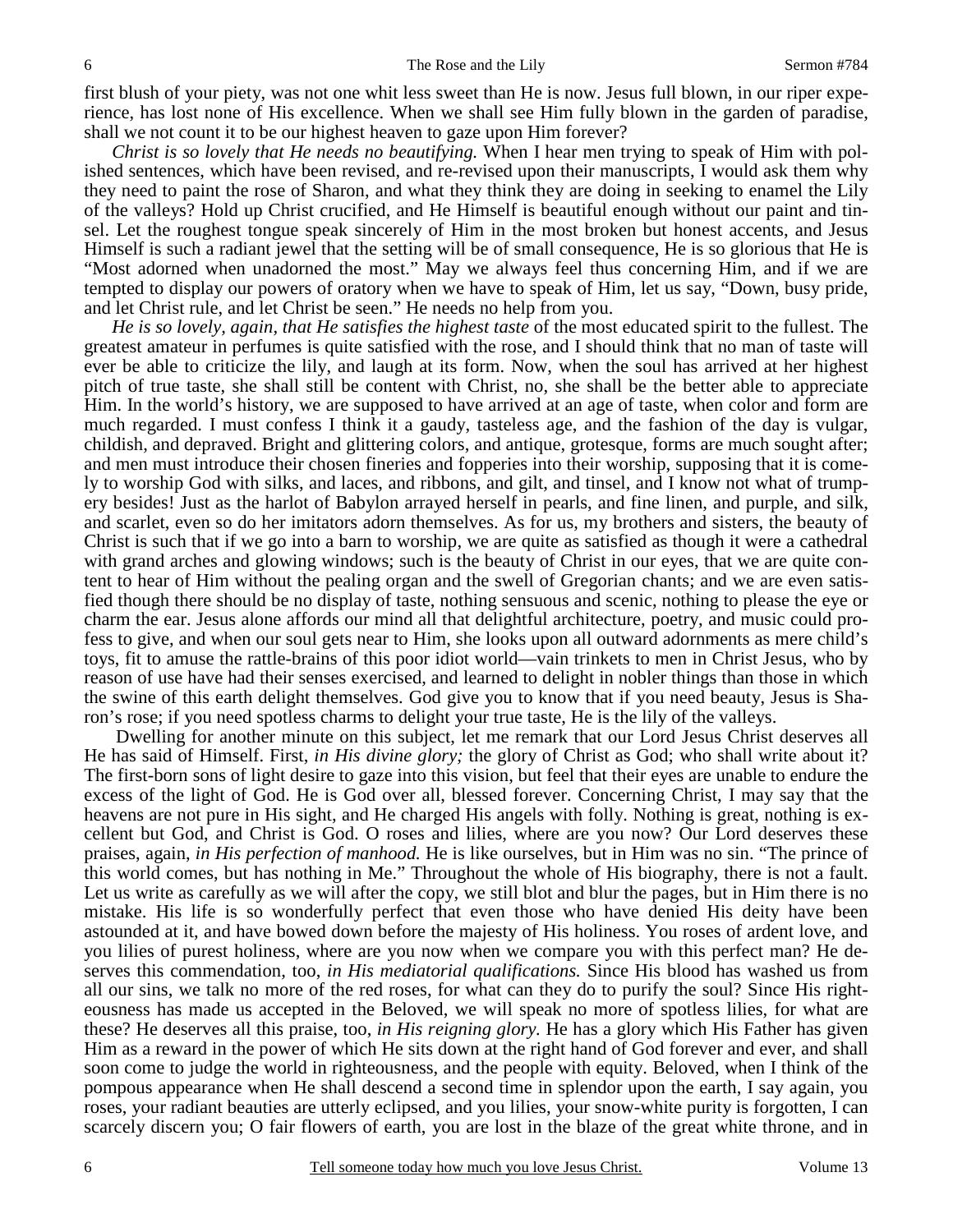the flames of fire that shall go before the Judge of all to prepare His way! View the Lord Jesus in any way you please—all that He Himself can say concerning Himself He richly deserves, and therefore glory be unto His name forever and ever, and let the whole earth say, Amen.

**III.** I shall now conduct you to a third consideration, namely, THE INFLUENCE OF THIS COM-MENDATION UPON US.

 Christ desires our loftiest thoughts of Himself, and His desires are for our good. O my Beloved, I wish time would stay its wing a moment or two, that I might urge upon you, with all your hearts, to second the endeavors of Christ, to labor after holy elevated thoughts concerning Himself, since He desires them for you. And if you ask me how you are to attain them, let me aid you a minute. *Think of the ruin of this world* till Christ came into it! I think I see in vision a howling wilderness, a great and terrible desert, like the Sahara. I perceive nothing in it to relieve the eyes, all around I am wearied with a vision of hot and arid sand strewn with tens of thousands of bleaching skeletons of wretched men who have expired in anguish, having lost their way in the pitiless waste. O God, what a sight! How horrible! A sea of sand without a boundary, and without an oasis, a cheerless graveyard for a race forlorn! But what is that I see? All of a sudden, springing up from the scorching sand, I see a root, a branch, a plant of renown; and as it grows it buds, the bud expands—it is a rose, and at its side a lily bows its modest head; and miracle of miracles, as the fragrance of those flowers is diffused in the desert air, I perceive that wilderness is transformed into a fruitful field, and all around it blossoms exceedingly, the glory of Lebanon is given unto it, the excellency of Carmel and Sharon! Call it not Sahara, call it Paradise! Speak not of it any longer as the valley of death, for where I saw the skeletons bleaching in the sun, I see a resurrection, and up spring the dead, a mighty army, full of life immortal—you can understand the vision. Christ is the rose which has changed the scene. If you would have great thoughts of Christ think of *your own ruin.* Yonder I behold you cast out an infant, unwashed, defiled with your own blood, too foul to be looked upon except by beasts of prey. And what is this that has been cast into your bosom, and which lying there has suddenly made you fair and lovely? A rose has been thrown into your bosom by a divine hand, and for its sake you have been pitied and cared for by divine providence, you are washed and cleaned from your defilement, you are adopted into heaven's family, the fair seal of love is upon your forehead, and the ring of faithfulness is on your hand—you are a prince unto God—though just now you were a castaway orphan. O prize the rose, the putting of which into your bosom has made you what you are!

*Consider your daily need of this rose.* You live in the pestilential air of this earth—take Christ away, you die. Christ is the daily food of your spirit. You know, believer, that you are utterly powerless without your Lord. O prize Him then in proportion to the necessities you receive from Him! As you cannot even pray or think an acceptable thought apart from His presence, I beseech you press Him to your bosom as the beloved of your soul. You are like a branch cut off and withered, thrown outside the garden gate to be burnt as are the noxious weeds, apart from Him; but when you are near Him you bring forth fruit unto the glory of God. Praise Christ, I say, then, after the rate of the needs that you have received from Him.

 Think, beloved, of *the estimation of Christ beyond the skies,* in the land where things are measured by the right standard, where men are no longer deceived by the delusions of earth. Think how God esteems the only-begotten, His unspeakable gift to us. Consider what the angels think of Him, as they count it their highest honor to veil their faces at His feet. Consider what the blood-washed think of Him, as day without night they sing His well-deserved praises with glad voices. Remember how you yourself have sometimes esteemed Him. There have been happy hours when you would freely have given your eyes, and felt you cared no longer for the light of earth's brightest days, for your soul's eyes would serve you well enough if you could forever be favored with the same clear sight of Christ. Have there not been moments when the chariots of Amminadib seemed but poor dragging things, compared with the wheels of your soul when Jesus ravished your heart with His celestial embrace? Estimate Him today as you did then, for He is the same, though *you* are not.

 Think of Him today as you will think of Him in the hour of death, and in the Day of Judgment, when none but Jesus can help to keep your soul alive. The great King has made a banquet, and He has proclaimed to the entire world that none shall enter but those who bring with them the fairest flower that blooms. The spirits of men advance to the gate by the thousands, and they bring each one the flower which they think the best; but in droves they are driven from His presence, and enter not into the banquet. Some bear in their hand the deadly nightshade of superstition, or carry the flaunting poppies of